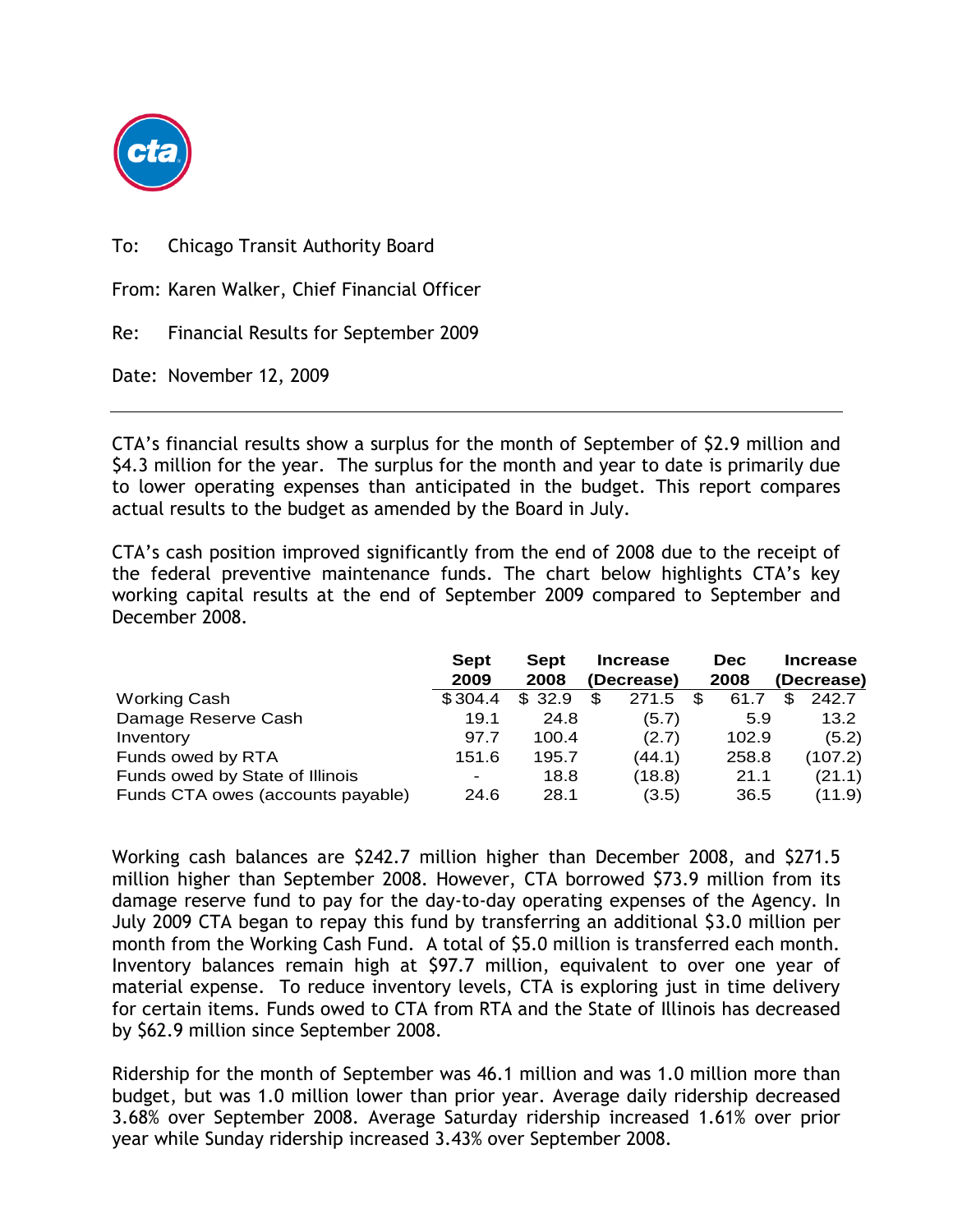Free rides totaled 6.8 million for the month and 54.9 million for the year; this is 1.3 million more than 2008 for the month and 14.6 million more for the nine month period. Free rides for seniors went into effect on March 17, 2008. The majority of free rides have been experienced on the bus system; bus accounts for 5.7 million of the total free rides for the month while rail is 1.1 million.

Bus ridership for the month of September was 27.9 million. This was 1.0 million or 3.5% more than budget but was 1.4 million or 4.8% less than September 2008. Rail ridership for September was 18.2 million and was 0.1 million or 0.5% more than budget but was 0.4 million or 2.3% more than prior year.

Public Funding Required for Operations for the month and the year was \$53.7 million and \$496.0 million, respectively and was favorable to the amended budget by \$2.9 million and \$4.3 million, respectively. However, as of September 30, CTA has only received \$350.4 million of the \$496.0 million of funding recorded as revenue funding for 2009.

Recovery Ratio, which measures the percentage of operating expenses CTA funds from internally generated revenues, was 56.59% for the month and 54.90% for the year to date period. This was favorable to budget by 1.62 percentage points for the month and 0.12 percentage points for the year to date primarily due to the lower operating expenses.

Operating Expenses for the month and year equaled \$104.1 million and \$934.6 million, respectively. For the current month, operating expenses were \$3.0 million or 2.8% less than budget. All expense categories were less than or equal to budget for the current month, except for fuel. For the year to date period, operating expenses were \$6.9 million or 0.0% lower than budget with all categories below budget, except fuel.

Labor Expense was \$72.4 million for the month of September and was \$1.0 million less than budget due to vacancies, deferral of exempt pay raises, lower overtime and higher charges to capital jobs. Labor expense for the year to date equaled \$647.2 million and was favorable to budget by \$1.3 million primarily due to the same reasons as the month. Compared to last year, labor expense is \$7.4 million lower than the first nine months of 2008.

Material Expense was \$6.1 million for the month and was under budget by \$1.6 million or 20.3%. Material expense for the year to date equaled \$64.2 million and was favorable to budget by \$3.5 million. The lower material expense is due to lower than budgeted expenditures in bus operations. This reflects taking the NABI buses out of operation on February 19, 2009, the addition of the new buses, retirement of the 19 year old buses, lower material usage for rail cars and lower fare card material.

Fuel for Revenue Equipment was \$9.0 million for the month and \$75.2 million for the year to date. Fuel expense was \$0.8 million more than budget for the month and \$1.8 million more for the year. The average price paid in September was \$4.74 per gallon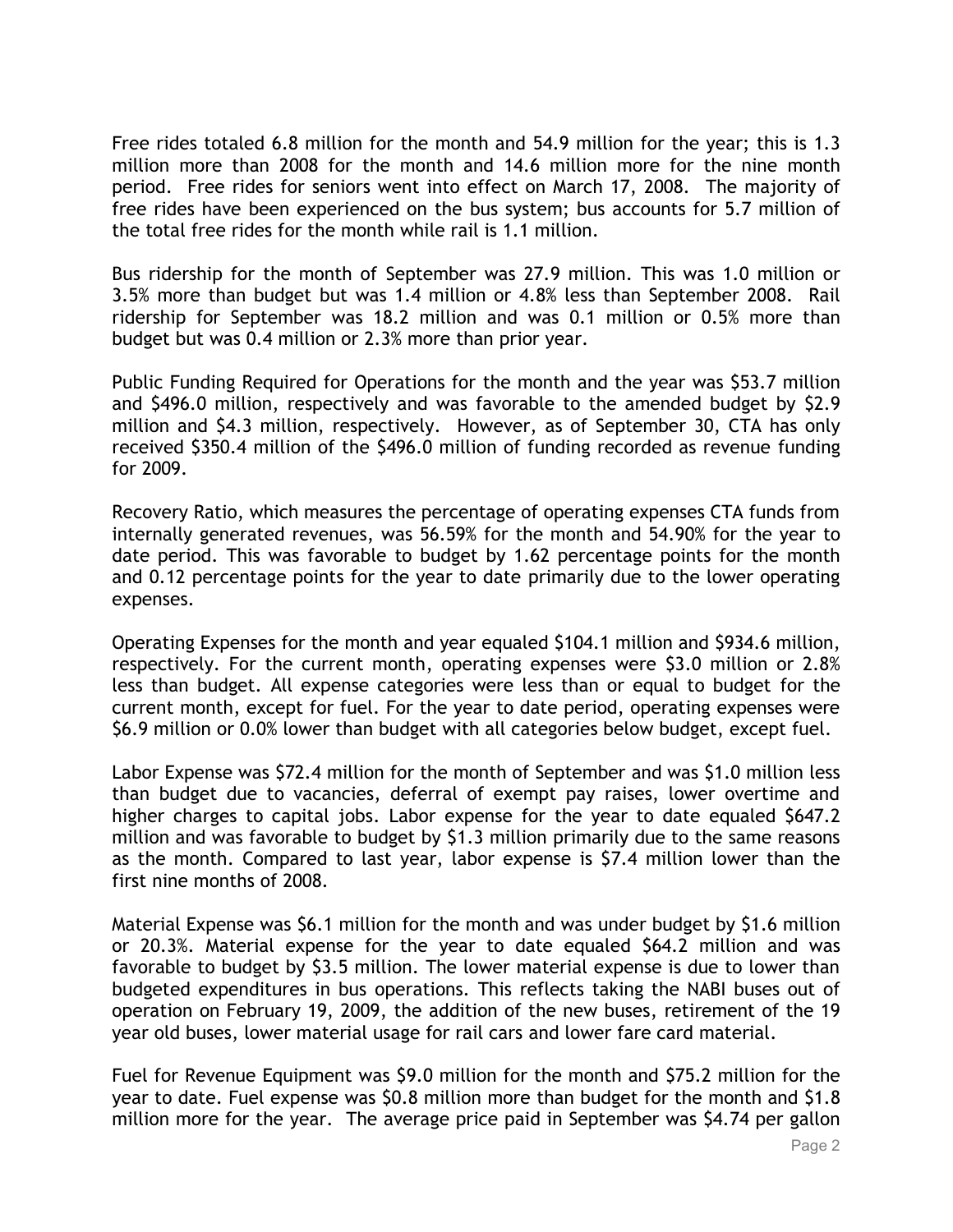and was \$0.39 above the budget price of \$4.35 per gallon. Fuel consumption was 76,000 gallons less than budget. Miles per gallon was 3.28 compared to 3.20 in the budget. Actual miles traveled were 6.2 million for the month compared to a budget of 6.0 million.

Electric Power for Revenue Equipment was \$3.1 million for the month and was on par with budget. Year to date power was \$29.9 million and was \$0.1 million less than budget. Rail mileage for the year was 52.4 million miles and was on par with budget.

Provision for Injuries and Damages Expense was \$1.4 million for the month and \$15.8 million for the year to date and was on par with budget.

Purchase of Security Services was \$2.7 million for the month and was \$0.1 million less than budget. Year to date security is \$23.6 million and was \$0.3 million less than budget.

Other Expenses equaled \$9.4 million for the month and were \$1.2 million less than budget. Year to date other expense was \$78.7 million and was \$3.6 million less than budget due to timing differences between actual and budget, lower interest expense on the pension obligation bonds, lower natural gas expense, lower facilities maintenance expenses and higher overhead charged to capital jobs.

System-Generated Revenue was \$50.4 million for the month and was \$0.1 million less than budget for the month. Year to date System-Generated Revenue was \$438.6 million and was \$2.6 million less than budget. The year to date unfavorable variance was due to lower fare box and pass revenue and lower advertising revenue than budget.

Fare Revenue was \$44.5 million for the month and was \$1.2 million less than budget. The average fare for the current month was \$0.96 and was \$0.05 less than budget. Year to date fare revenue was \$382.1 million and was \$6.6 million less than budget primarily due to lower ridership. The average fare for the year was \$0.98 and was \$0.01 less than budget.

Reduced Fare Reimbursements were \$2.0 million for the month and \$18.2 million for the year. This was favorable to budget for the month by \$2.0 million and was \$2.1 million favorable to budget for the first nine months.

Advertising, Charter and Concessions Revenue equaled \$2.3 million in September and \$20.7 million for the year. This was below budget by \$0.5 million for the month and \$1.7 million for the year as the budget had anticipated higher advertising revenues than realized.

Investment Income was \$0.1 million for the month and \$0.9 million for the year to date period. This was on par with the amended budget for the current month but was \$0.1 million less than the year to date period.